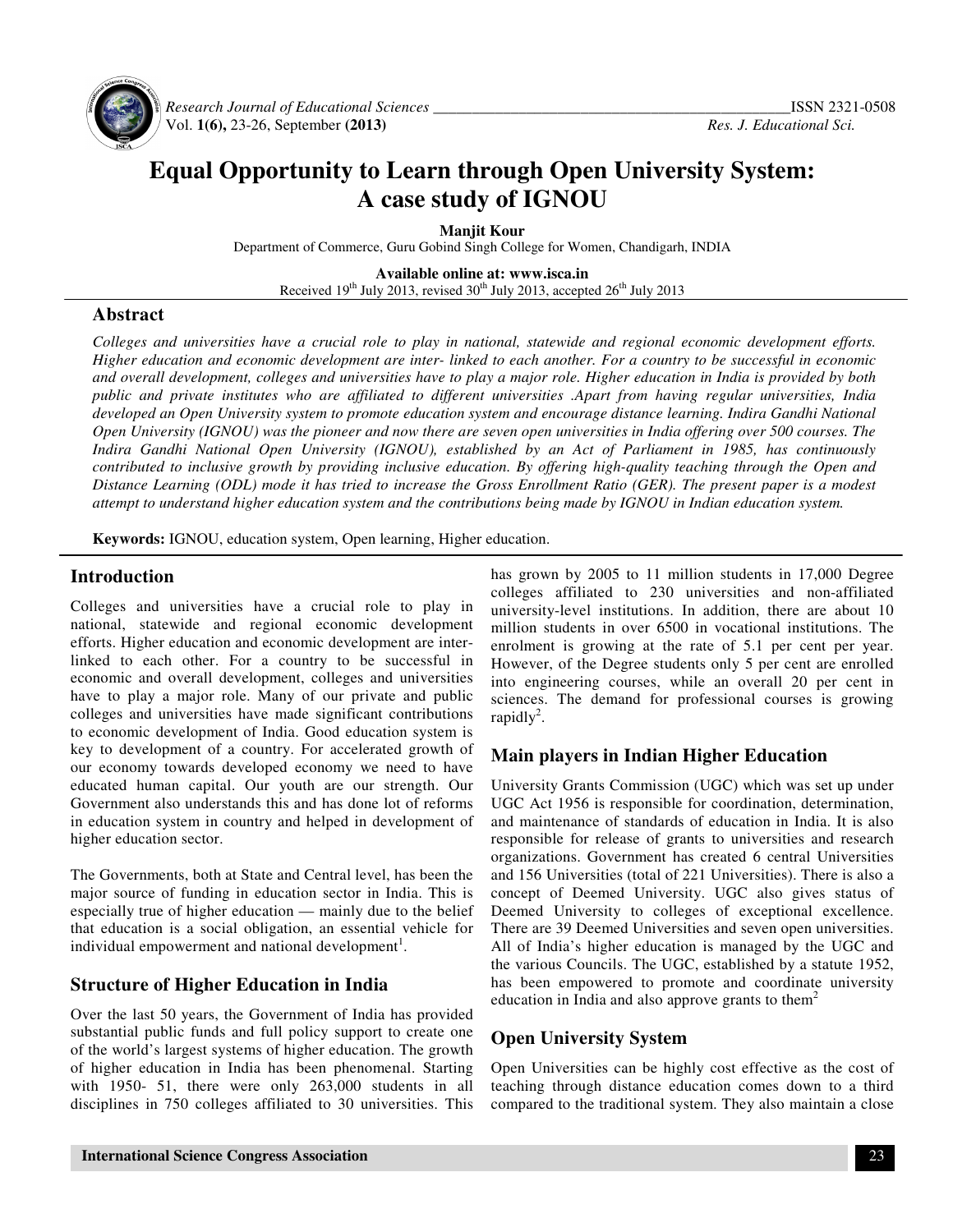relationship with the industry and are especially helpful to those who cannot afford a regular university degree due to lack of time due to some employment or high cost. Distance education with new communication and information technology promises to expand the frontiers of Higher Education as never before. The reason being it costs 66 per cent less and the students do not have to leave their homes or profession. The internet and satellite technology is used to further the cause of distance education. The Indian Space Research Organization (ISRO) is launching a satellite for educational purposes only. India developed an Open University system to promote education system and encourage distance learning. Indira Gandhi National Open University (IGNOU) was the pioneer and now there are seven open universities in India offering over 500 courses. IGNOU has enrolled about 11, 87,100 students .A distance education Council has been set up by IGNOU and a common pool of programmes is available for sharing<sup>2</sup>.

## **IGNOU**

The Indira Gandhi National Open University (IGNOU) was established by an Act of Parliament in 1985. It has continuously striven to build an inclusive knowledge society through inclusive education. It has increased the Gross Enrollment Ratio (GER) by offering high-quality teaching and easy access education through the Open and Distance Learning (ODL) mode.

The University began by offering two academic programmes in 1987, i.e., Diploma in Management and Diploma in Distance Education, with strength of 4,528 students.

Today, it serves the educational aspirations of over 4 million students in India and 36 other countries through 21 Schools of Studies and a network of 67 regional centres, around 3,000 learner support centres and 67 overseas centres. The University offers about 490 certificate, diploma, degree and doctoral programmes, with strength of nearly 420 faculty members and academic staff at the headquarters and regional centres and about 36,000 academic counsellors from conventional institutions of higher learning, professional organizations, and industry among others<sup>3</sup>.

The mandate of the University is to: i. Provide access to higher education to all segments of the society, ii. Offer high-quality, innovative and need-based programmes at different levels, to all those who require them, iii. Reach out to the disadvantaged by offering programmes in all parts of the country at affordable costs; and iv. Promote, coordinate and regulate the standards of education offered through open and distance learning in the country, v. To achieve the twin objectives of widening access for all sections of society and providing continual professional development and training to all sectors of the economy, the University uses a variety of media and latest technology in imparting education. This is reflected in

the formulated vision of IGNOU, keeping its objectives in focus<sup>3</sup>.

The University has made a noteworthy mark in the areas of community education, higher education and continual professional development. The University has networked with reputed public institutions and private enterprises for enhancing the educational opportunities being offered by it. It has also been conferred with awards of excellence by the Commonwealth of Learning (COL), Canada, several times. In January 2010, it was listed  $12<sup>th</sup>$  in the webometric ranking of Indian universities, based on the calibre of its presence on the Internet.

The University is committed to quality in teaching, research, training and extension activities, and acts as a national resource centre for expertise and infrastructure in the ODL system. The University has established the Centre for Extension Education, National Centre for Disability Studies and National Centre for Innovation in Distance Education, to focus on specific learner groups and enrich the distance learning system. The Distance Education Council of the University helps in regulating and maintaining the ODL system in the country.

With the launch of EduSat (a satellite dedicated only to education) on  $20<sup>th</sup>$  September, 2004, and the establishment of the Inter-University Consortium, the University has pioneered technology-enabled education in the country. There are more than 134 active two-way video-conferencing centres. All the regional centres and high enrollment study centres have been provided with network connectivity to facilitate transaction of interactive digital content<sup>1</sup>.

IGNOU offers programmes in about 30 established disciplines and a few inter-disciplinary areas.

## **Research and Scholarship**

IGNOU, with its diverse programmes, low cost and a wide network, has succeeded in attracting a significant group of learners. However, a significant cross-section of people still remains outside its reach. The University is mandated to reach out to them. Specific efforts are made for providing access to education and equity in opportunities to all sections of society in all regions of the country. Differently-abled students are also given special attention<sup>1</sup>.

The thrust of the University is to generate a literacy movement, by involving all sections of the society and training the workforce to meet the challenges of the emerging professional and social needs. The focus is on extension programmes, which promote local, integrated development and create self-employment for the poorer sections and for those living in rural and backward  $area<sup>1</sup>$ .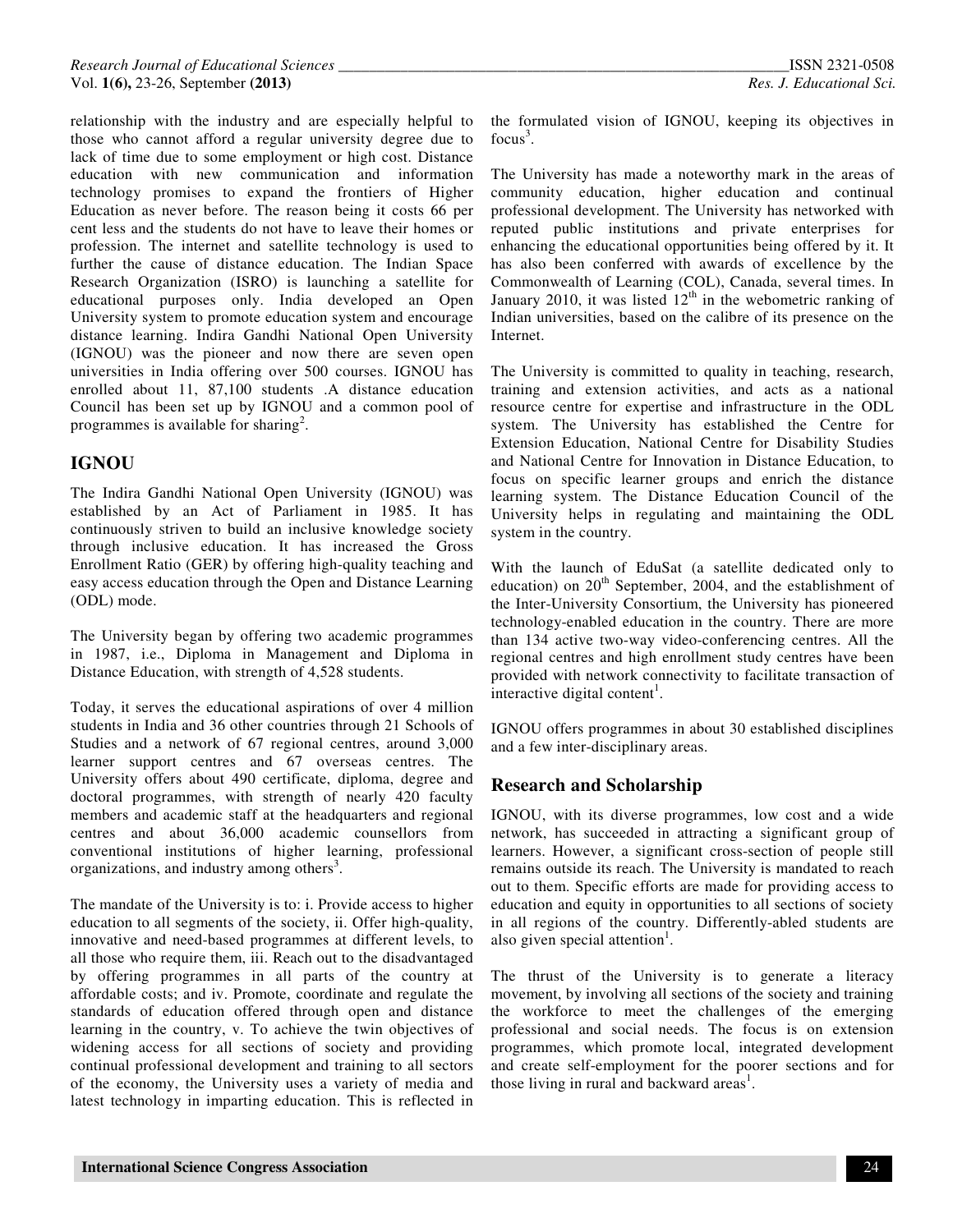## **Electronic Media in Education at IGNOU**

ICT can provide effective and convenient tools to meet the emerging needs of diverse groups. IGNOU operates a 24-hour educational TV channel Gyan Darshan and a radio-cooperative Gyan Vani. There is provision for two-way tele-conferencing, interactive radio counseling, and for relaying educational programmes through local stations. The Ministry of Human Resource Development, Government of India, has identified IGNOU as the nodal agency for collaborating with, and developing capacities in, State Open Universities<sup>1</sup>.

#### **IGNOU regional centres**

IGNOU has created a wide network of Regional Centres (RCs) and Study Centres (SCs) across the country.

It has 56 Regional Centres , 6 IGNOU-Army Recognised Regional Centres , 4 IGNOU-Navy Recognised Regional Centres and 1 IGNOU-Assam Rifles Recognised Regional Centre which are responsible for the promotion of the Open University system; maintenance, development and monitoring of Study Centres and Student Support Services; and organization of staff development programmes in the region<sup>1</sup>.

Regional Centres are established easily with full cooperation and support of the respective State Governments. The plan of IGNOU is to provide one Regional Centre for every state in the country.

#### **Functions**

The Regional Centre has been defined under Section 2(J) of the IGNOU Act as under: "Regional Centre" means a Centre established or maintained by the University for the purpose of coordinating and supervising the work of the Study Centres in any region and for performing such other functions as may be conferred on such Centre by the Board of Management  $(BoM)^{1}$ .

Further, under Section 5(1) (XXII) of the Act, the University is empowered to confer autonomous status to a Regional Centre have been established by IGNOU to coordinate and supervise the work of the Study Centres.

#### **Facilities**

Regional Centres act as the sub-office of the University for all practical purposes and also act as resource centres of the University in respective regions. Regional Centres are centres for training coordinators/counsellors/other functionaries and provide a venue for the students and the academic counsellors to express their responses with reference to a particular subject. Responsibility for random checking of student assignment also lies with Regional Centres. Following facilities are provided at IGNOU Regional Centres<sup>1</sup>: Library

course material, Video cassettes, Audio cassettes, Computers, Telex/fax, TV/VCR etc.

**Different Divisions of IGNOU:** School of agriculture, School of education, School of foreign language, School of humanities, School of law, School of sciences, School of tourism and hospitality service sectoral management, School of computer and information sciences, School of engineering and technology, School of gender and development studies, School of inter-disciplinary and trans-disciplinary studies, School of social sciences, School of translation studies and training, School of continuing education, School of extension and development studies, School of health sciences, School of journalism and new media studies, School of performing and visual arts, School of social work, School of vocational education and training.

#### **Outreach**

The University has a considerable international presence. It encourages and funds the participation of its faculty in international conferences and seminars, and organizes several international conferences too $<sup>1</sup>$ .</sup>

There are regular visits of foreign scholars, for delivering lectures or to interact with faculty. The University has given copyright or permission to many foreign institutions to adapt/adopt/use its learning materials, apart from offering its academic programmes across the world through partnership arrangements<sup>1</sup>.

Over the years, IGNOU has lived up to the country's expectations of providing education to the marginalized sections of society. Free of cost education is being provided to all jail inmates across the country. A large number of SC/ST students have been admitted to various programmes of the University<sup>1</sup>.

An innovative Bachelor of Arts programme in Applied Sign Language has been launched in collaboration with the University of Central Lancashire (UcLAN) of Britain. The programme is the first-of-its-kind in the world<sup>1</sup>.

#### **Conclusion**

IGNOU is doing a remarkable work in providing quality education and opportunity to grow in life to all sections of society. It has revolutionized education system in India and has made education accessible to everyone. Providing education in each and every corner of India and now its presence can be felt in other countries also. It is adopting all the means and is coming up with new ideas and technology to provide quality education. It is a important contributor in higher education and in development of India. IGNOU is not an Open University for masses but a literacy movement in